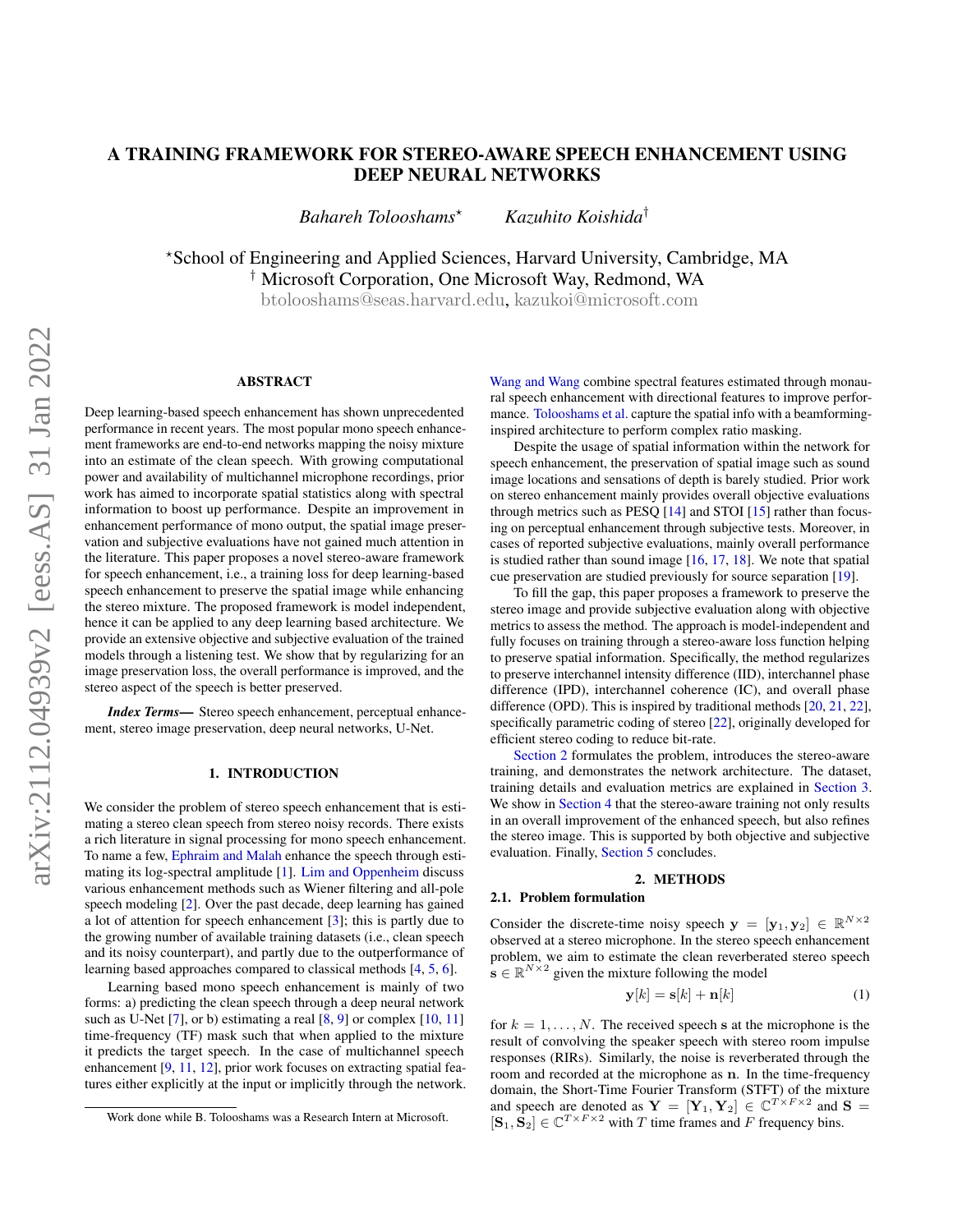#### 2.2. Stereo-aware training

Given the model-independence of the proposed framework, we focus mainly on the training loss enabling stereo image preservation and discuss the choice of neural architecture in [Section 2.3.](#page-1-1) Given a set of training data, a network is trained to minimize a combination of *speech reconstruction* and *stereo image preservation* loss, i.e.,

$$
\mathcal{L}(\mathbf{s}, \hat{\mathbf{s}}) = \mathcal{L}_{\text{speech-rec}}(\mathbf{s}, \hat{\mathbf{s}}) + \mathcal{L}_{\text{image-pres}}(\mathbf{s}, \hat{\mathbf{s}}) \tag{2}
$$

where  $\hat{s}$  is an estimate of clean speech s given the mixture y. We design the *speech reconstruction* loss to suppress the noise and improve signal-to-noise ratio (SNR), and the *image preservation* loss to conserve features related to the position of the speaker and microphone.

Speech reconstruction: Given s and  $\hat{s}$ , the loss consists of logspectral distortion (LSD) [\[23\]](#page-4-21) and time loss (TL):

$$
\mathcal{L}_{\text{speech-rec}}(\mathbf{s}, \hat{\mathbf{s}}) = \text{LSD}(\mathbf{s}, \hat{\mathbf{s}}) + \alpha_{\text{TL}} \text{ TL}(\mathbf{s}, \hat{\mathbf{s}}) \tag{3}
$$

with

$$
LSD(s, \hat{s}) = \frac{1}{2T} \sum_{c=1}^{2} \sum_{t=1}^{T} \sqrt{\frac{1}{F} \sum_{f=1}^{F} \left( g(S_c[t, f]) - g(\hat{S}_c[t, f]) \right)^2}
$$
(4)

and

$$
TL(s, \hat{s}) = \frac{1}{2} \sum_{c=1}^{2} \sqrt{\frac{1}{T} \sum_{t=1}^{T} (s_c[t] - \hat{s}_c[t])^2}
$$
(5)

where  $g(\mathbf{x})$  is the generalized logarithmic function with  $\gamma = \frac{1}{3}$  [\[24\]](#page-4-22). LSD helps to minimize the spectral error, and TL compensates for phase enhancement in the time domain.

Image preservation: We study the stereo image of the signal based on four spatial properties. We follow a similar approach to [\[22\]](#page-4-20) and quantify the interchannel intensity-phase-coherence differences and overall phase. Although we study the parameters for image preservation, the original idea behind it is to reduce the bit-rate of the audio for a more efficient transmission or storage. For example, instead of transmitting the stereo signal, one may encode it with a mono downmix and stereo parameters. Then, the parameters are used by the decoder to reinstate spatial cues to reconstruct stereo [\[22\]](#page-4-20).

Given STFT  $S_c = [\mathbf{S}_c[1], \mathbf{S}_c[2], \ldots, \mathbf{S}_c[F]]$  for  $c = 1, 2$ , the frequency bins are grouped into  $B$  non-overlapping subbands such that there are total of 32 bins in each band. We leave non-uniform bands with equivalent rectangular bandwidth (ERB) [\[25\]](#page-4-23) for future works. For  $F = 1024$ , there would be  $B = 32$  bands. For each band  $b \in [1, 2, \ldots, B]$ , we extract IID, IPD, IC, and OPD as follows:

$$
IID_{b}(\mathbf{S}) = 10 \log_{10} \frac{\sum_{f=f_{b}}^{f_{b+1}-1} \mathbf{S}_{1}[f] \mathbf{S}_{1}^{*}[f]}{\sum_{f=f_{b}}^{f_{b+1}-1} \mathbf{S}_{2}[f] \mathbf{S}_{2}^{*}[f]} \tag{6}
$$

$$
\text{IPD}_b(\mathbf{S}) = \angle \left( \sum_{f=f_b}^{f_{b+1}-1} \mathbf{S}_1[f] \mathbf{S}_2^*[f] \right) \tag{7}
$$

$$
IC_b(S) = \frac{|\sum_{f=f_b}^{f_{b+1}-1} S_1[f] S_2^*[f]|}{\sqrt{(\sum_{f=f_b}^{f_{b+1}-1} S_1[f] S_1^*[f])(\sum_{f=f_b}^{f_{b+1}-1} S_2[f] S_2^*[f])}}
$$
(8)

$$
\text{OPD}_b(\mathbf{S}, \hat{\mathbf{S}}) = \angle \left( \sum_{f=f_b}^{f_{b+1}-1} \mathbf{S}[f] \hat{\mathbf{S}}^* [f] \right) \tag{9}
$$

where we denote the frequencies in band b by  $[f_b, f_{b+1}]$  and  $*$  denotes complex conjugation. While IID and interchannel time differences cues are known to be useful for evaluation of sound source localization [\[26,](#page-4-24) [27,](#page-4-25) [28\]](#page-4-26), they have not been used during network training. We capture the time difference through IPD highlighting the delay between the channels. IC quantifies the correlation between the left and right channels given an aligned phase. Finally, OPD encodes the phase difference between the source and its estimate. Given the spatial parameters, image preservation error is defined as:

$$
\mathcal{L}_{\text{image-pres}}(\mathbf{s}, \hat{\mathbf{s}}) = \sum_{M \in \{\text{IID}, \text{IPD}, \text{IC}, \text{OPD}\}} \alpha_M \mathcal{L}_M(\mathbf{S}, \hat{\mathbf{S}}) \tag{10}
$$

where

where  

$$
\mathcal{L}_{\mathrm{M} \in \{\mathrm{IID}, \mathrm{IPD}, \mathrm{ID}\}}(\mathbf{S}, \hat{\mathbf{S}}) = \frac{1}{T} \sum_{t=1}^{T} \sqrt{\frac{1}{B} \sum_{b=1}^{B} (\mathbf{M}_b(\mathbf{S}) - \mathbf{M}_b(\hat{\mathbf{S}}))}^2
$$
(11)

and

$$
\mathcal{L}_{\text{OPD}}(\mathbf{S}, \hat{\mathbf{S}}) = \frac{1}{2T} \sum_{c=1}^{2} \sum_{t=1}^{T} \sqrt{\frac{1}{B} \sum_{b=1}^{B} (\text{OPD}_b(\mathbf{S}_c, \hat{\mathbf{S}}_c))}^2 \quad (12)
$$

#### <span id="page-1-1"></span>2.3. Network architecture

The network [\(Figure 1\)](#page-2-1) consists of three main blocks, i.e., encoder, denoiser, and decoder. Given the noisy input y, the encoder computes its STFT Y and scales it by a. Then, the signal is passed through a band compressor (BC) and is outputted as a stack of the real and imaginary components  $\tilde{\mathbf{Y}}_{r,i}$ . BC compresses the mixture by a factor of 2 along the frequency domain. Precisely, it passes the low frequency bins in [0,  $F/4$ ], and compresses the bins in  $[F/4, F/2]$  and high frequencies in  $[F/2, F]$  by a factor of 2 and 4, respectively. This compression is achieved by averaging the neighbouring frequencies.

The denoiser has a U-Net structure [\[7\]](#page-4-5) consisting of a feature extractor (2 blocks), down-blocks (11 blocks), enhancer (10 blocks), and up-blocks (10 blocks). The architecture has skip-connections between down and up-blocks. The building blocks contain convolution layers, causal along the time axis. All blocks have leaky ReLU activations with  $\alpha = 0.2$  (except the first extractor block) and batch normalization (except last up-block). The up-blocks contain pixel shufflers to reshape the feature map into desired number of channels.

The decoder decompresses the signal to reverse the BC operation, and applies an inverse STFT to construct the signal in time domain. The main results are based on this U-Net architecture. To emphasize the model-independence of the stereo-aware framework, we additionally train a similar architecture, which we call U-NetCM, with a decoder estimating a complex TF mask for enhancement [\[10,](#page-4-8) [11\]](#page-4-9).

#### 3. EXPERIMENTS

#### <span id="page-1-0"></span>3.1. Dataset

Both training and testing data are sampled at 48 kHz. We use the Deep Noise Suppression (DNS) challenge dataset [\[29\]](#page-4-27) to generate training stereo data. We picked mono clean and noise tracks at random, and applied RIRs to create stereo (usage of RIRs instead of head-related transfer function is to focus on stereo image on the recording device). Then, clean and noise are mixed with an SNR sampled from  $\mathcal{N}(5, 100)$  with a range of  $[-10, 30]$  dB. The signals are leveled up/down using a scale following  $\mathcal{N}(-26, 100)$ . We generate approximately 1.086 M stereo signals. During training, a random segment of 1.94 s is selected, i.e.,  $N = 93,120$  samples.

We use two test sets. For each, we create 560 mono utterances, and construct a stereo test set using test RIRs. The sets are divided into five groups each with SNR of 0, 5, 10, 15, and 20 dB. The speech and mixture are scaled by a constant following  $\mathcal{N}(-2, 4)$ .

Room impulse responses (RIR): RIRs are simulated using an image method similar to [\[30\]](#page-4-28). The room size ranges from  $3 \times 3 \times 8$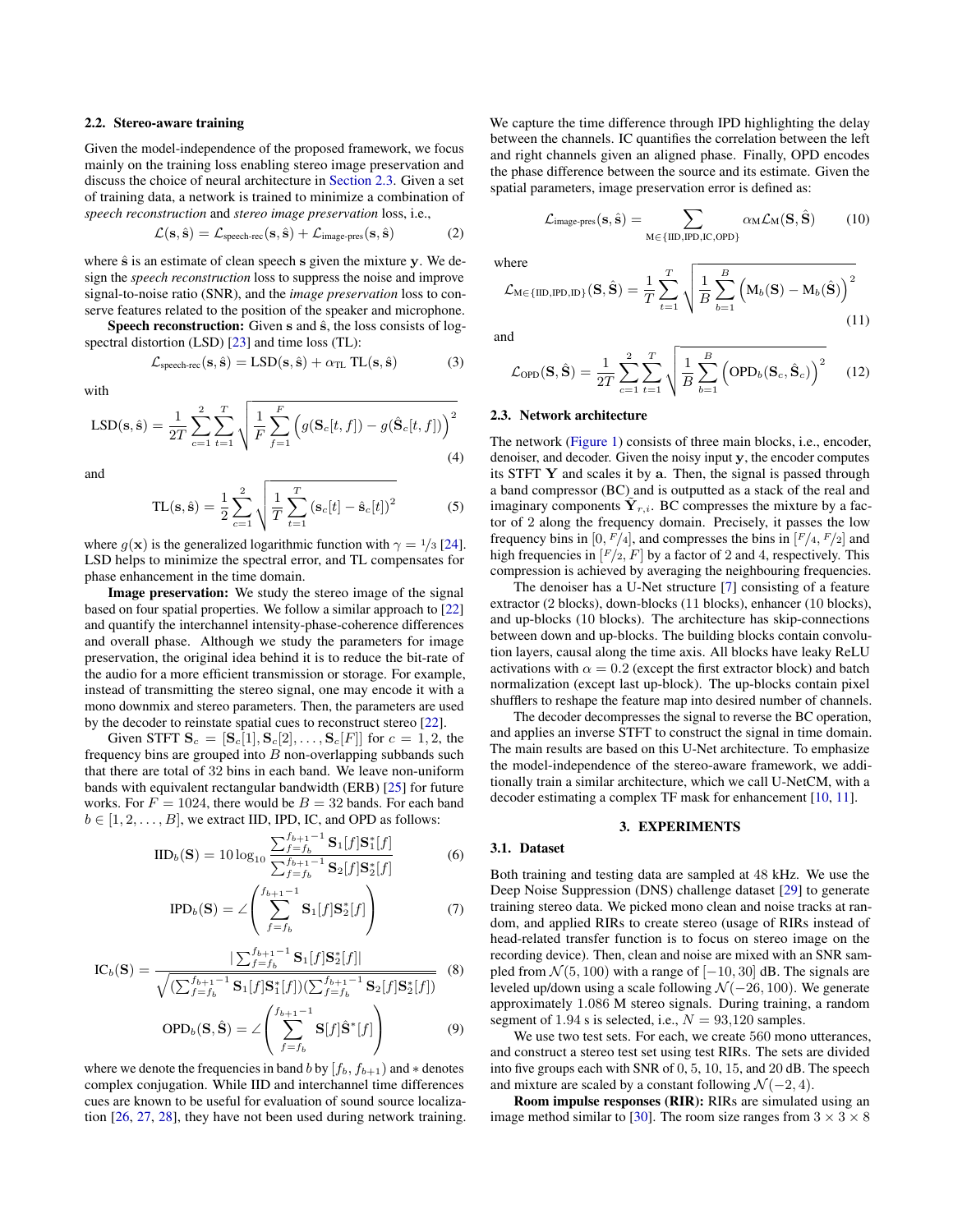<span id="page-2-1"></span>

Fig. 1. Network architecture. (a) U-Net denoiser. (b) Encoder. (c) Decoder.

to  $8 \times 8 \times 8$  m<sup>3</sup>. The microphones are 20 cm apart and are placed in the room uniformly at random such that their height ranges from 1 to 1.5 m, and they are within the second and third quarter in the middle. The speaker and noise are randomly located in the room with a height ranged from 1.2 to 1.9 m. The speaker and noise have distances of  $[0.5, 2]$  m and  $[1.5, 2]$  m from the microphone, respectively. Finally, we make sure that the angle between the speech and noise is at least 20◦ , and sound velocity is 340 m/s. The generated RIRs are 0.9 s long and categorize into two groups of with and without reverberation.

We create around  $4,640$  training rooms and generate 10 utterances for each. For the training set, there are 12,000 no reverberation RIRs, and 34,400 reverberated RIRs with 60 dB attenuation time sampled from Unif[0.2, 0.8] s. For each test set, 560 rooms (i.e., one for each test example) are created. The sets follow similar characteristics as in the training set, except that Test set II uses a room height of 3 m (i.e., a typical meeting room). The test set RIRs are divided into four categories of no, short, medium, and long reverberation which has 60 dB attenuation in  $0, 0.27, 0.53, 0.8$  s, respectively.

#### 3.2. Training

The network is trained using ADAM optimizer with  $\beta_1 = 0.5$ ,  $\beta_2 = 0.9$ , and an initial learning rate of  $10^{-4}$ . The learning rate is scheduled with piecewise constant decay to  $10^{-5}$  after 300,000 iterations. Training is performed on four GPUs using a batch size of 64 for 350,000 iterations. For TL,  $\alpha_{TL}$  is set to 50. Additionally,  $\alpha_{\text{IID}} = 0.05$ ,  $\alpha_{\text{IPD}} = 0.05$ ,  $\alpha_{\text{IC}} = 0.4$ , and  $\alpha_{\text{OPD}} = 0.05$  whenever the particular error is present. The above weights are chosen such that all loss components are on the same order. STFT and inverse-STFT blocks use Hanning windows of length 2048 (i.e.,  $F = 1024$ ) with hop size of 480. Then,  $T = 192$  time frames are cropped.

#### 3.3. Evaluation

Signal-to-distortion ratio (SDR) and perceptual objective listening quality assessment (POLQA) [\[31\]](#page-4-29) along with stereo preservation errors are used as objective metrics. Given the enhanced speech, SDR and POLQA metrics (higher the better) are computed independently for each channel, and the average is reported. Additionally, we quantify the errors for IID, IPD, IC and OPD (lower the better).

We perform a listening test following MUSHRA standards [\[32\]](#page-4-30) through a vendor specialized in designing cloud-based tests. Approximately 2,750 listeners, wearing headphones, participated in the experiments; each evaluates a subset of the test set given OVRL or IMG task. Given a reference (i.e., clean speech), listeners are ask to evaluate and grade several tracks including a hidden reference and an anchor, i.e., the noisy mixture [\[18,](#page-4-16) [33,](#page-4-31) [17\]](#page-4-15). We evaluate two attributes (OVRL and IMG). For OVRL, the assessors are asked to evaluate the overall quality of the audio clips. For IMG, they rate the stereophonic image quality of the clips (i.e., how close the clips are to the reference in terms of sound image locations, sensations of depth, and reality of the speaker). We categorize the MUSHRA grading scheme from 1 to 5 as (1) Bad, (2) Poor, (3) Fair, (4) Good, and (5) Excellent.

### 4. RESULTS

<span id="page-2-0"></span>We train the stereo network using various combinations of the loss. We denote the presence of LSD and TL in the training loss by *spec* and *time*, respectively. For example, *spec*-*time*-*OPD* denotes the case where loss includes LSD, TL, and OPD errors. Given the rich deep learning literature on enhancing mono signals, we consider two baselines. A mono network that is trained using downmix (i.e.,  $(L+R)/2$ , where for prediction, the phase difference between the mixture stereo and enhanced downmix is added to reinstate stereo. We call this method *downmix*. The other baseline, *LRindp*, is a mono network trained using left and right channels independently. We first compare the baselines to one another, then highlight the effect of the time loss on the performance, and finally focus on the stereo-aware training. [Table 1](#page-3-2) demonstrates the evaluations on the test sets where the comparisons we highlight bellow holds for both test sets.

Downmix vs. LRindp: *LRindp-spec* shows better performance in terms of SDR and POLQA against *downmix-spec* and also results in a better image preservation (lower IID, IPD, and IC errors). In spite of the better performance, *LRindp* has approximately doubled inference time compared to *downmix*. Drawbacks of *downmix* may come from the addition of noisy phase at channel-upsampling time.

Presence of time loss: Comparing *spec* with *spec-time*, time loss results in a drastic improvement in SDR with a trade-off being an occasional decrease in POLQA. TL also helps to preserve OPD. [Figure 2a](#page-3-3) highlights the overall phase preservation using the time loss; compared to *LRindp-spec*, *LRindp-spec-time* has lower OPD in magnitude, particularly at low-frequency bands.

Mono to stereo: Moving from mono to stereo, we observe that the stereo image of *LRindp-spec-time* gets worse, but that of the *stereo-spec-time* is improved. Stereo method preserves IID much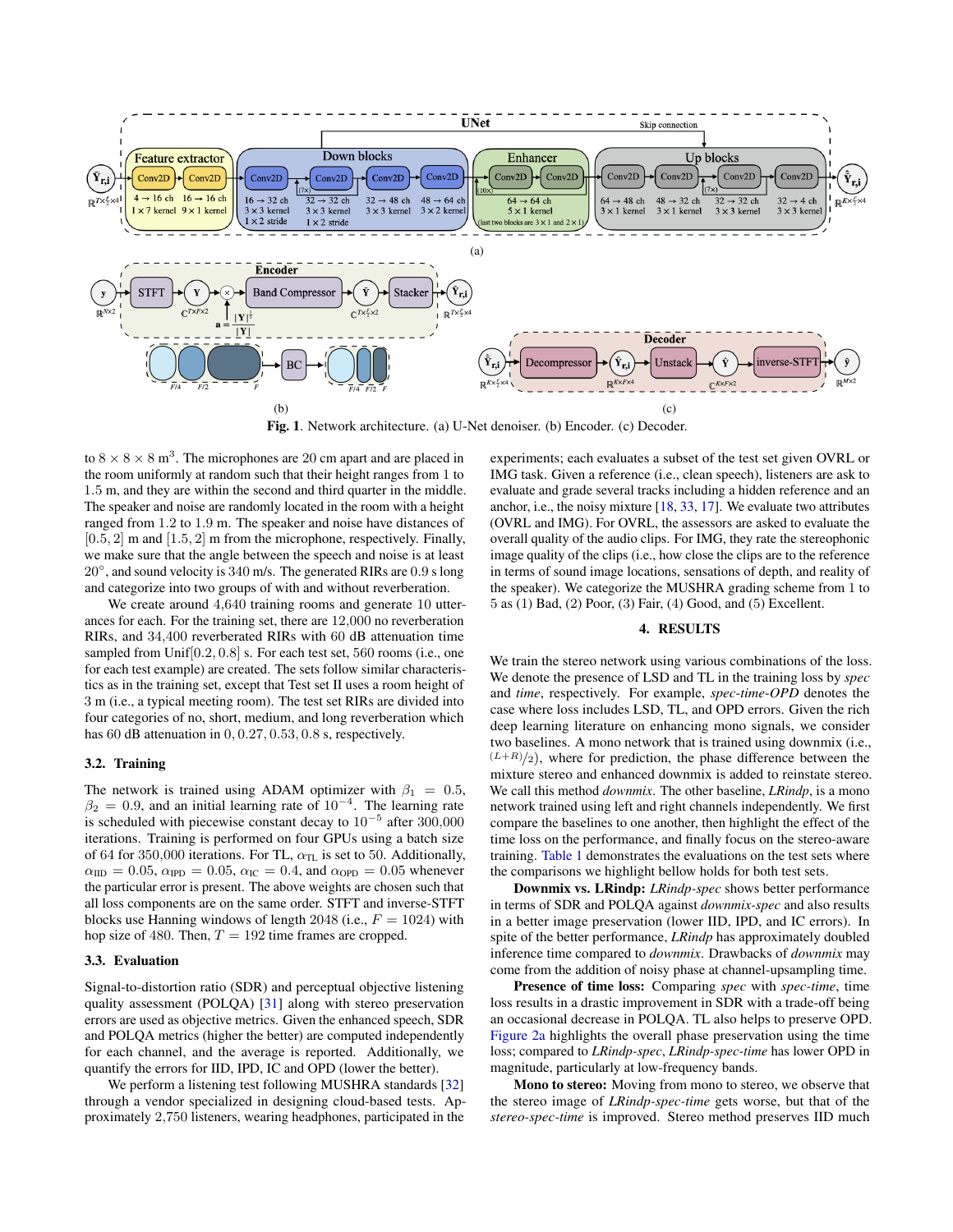<span id="page-3-2"></span>

| Network | Method                       | Test set I       |                   |                     |  |                     |             |                     |              | Test set II      |                   |      |                     |      |                       |
|---------|------------------------------|------------------|-------------------|---------------------|--|---------------------|-------------|---------------------|--------------|------------------|-------------------|------|---------------------|------|-----------------------|
|         |                              | <b>Objective</b> |                   |                     |  |                     |             | Subjective          |              | <b>Objective</b> |                   |      |                     |      |                       |
|         |                              |                  | SDR POLOA IID IPD |                     |  | IC                  |             | <b>OPD OVRL IMG</b> |              |                  | SDR POLOA IID IPD |      |                     | IC   | <b>OPD</b>            |
|         | noisy                        | 11.61            | 2.51              |                     |  | .56 1.92 0.20       | 0.78        | $\left($            | $\Omega$     | 11.13            | 2.50              |      |                     |      | 1.60 1.96 0.18 0.79   |
| U-Net   | downmix - spec               | 6.46             | 2.98              | 2.68                |  | 2.79 0.30           | 1.61        | $\mathbf{x}$        | X            | 6.16             | 2.95              | 2.70 | 2.83                | 0.31 | -1.62                 |
|         | $LRindp$ - $spec$            | 6.82             | 3.26              | 2.36 1.99 0.28 1.62 |  |                     |             | $\mathbf x$         | $\mathbf x$  | 6.67             | 3.19              |      |                     |      | 2.48 2.02 0.27 1.63   |
|         | downmix - spec - time        | 10.10            | 2.95              | 2.39 2.78 0.29 1.40 |  |                     |             | 0.34                | 0.30         | 9.65             | 2.92              |      |                     |      | 2.42 2.82 0.29 1.40   |
|         | $LRindp$ - $spec$ - $time$   | 12.89            | 3.31              | 2.42 1.92 0.27 1.27 |  |                     |             | 0.42                | 0.35         | 12.27            | 3.24              |      |                     |      | 2.55 1.95 0.26 1.27   |
|         | stereo - spec - time         | 12.56            | 3.01              |                     |  | 1.85 1.91 0.26 1.25 |             | 0.38                | 0.37         | 11.97            | 2.96              |      |                     |      | 1.90 1.93 0.28 1.23   |
|         | $stereo - spec - time - IID$ | 14.17            | 3.33              | 1.55 1.76 0.35 1.42 |  |                     |             | 0.45                | 0.41         | 13.64            | 3.26              |      |                     |      | 1.59 1.79 0.39 1.43   |
|         | stereo - spec - time - IPD   | 13.88            | 3.36              |                     |  | 1.67 1.71 0.32      | 1.27        | 0.63                | 0.46         | 13.24            | 3.30              |      |                     |      | 1.71 1.73 0.36 1.28   |
|         | stereo - spec - time - $IC$  | 12.09            | 3.04              |                     |  | 1.80 2.08 0.21 1.43 |             | 0.31                | 0.37         | 11.47            | 2.98              |      |                     |      | $1.85$ 2.12 0.20 1.40 |
|         | stereo - $spec$ - time - OPD | 14.05            | 3.33              |                     |  | 1.86 2.10 0.23 0.99 |             | 0.42                | 0.49         | 13.35            | 3.28              |      |                     |      | $1.90$ 2.15 0.22 1.00 |
|         | stereo - spec - time - all   | 13.78            | 3.32              | 1.64 1.81           |  |                     | $0.21$ 1.10 | 0.45                | 0.43         | 13.16            | 3.25              |      | 1.69 1.85 0.19 1.11 |      |                       |
| U-NetCM | stereo - spec                | 6.28             | 3.34              | 2.24 2.14 0.25 2.48 |  |                     |             | X                   | X            | 6.10             | 3.27              |      |                     |      | 2.29 2.18 0.23 2.46   |
|         | stereo - spec - time - all   | 15.02            | 3.28              |                     |  | 1.96 1.93 0.24 1.05 |             | X                   | $\mathbf{x}$ | 14.30            | 3.22              |      |                     |      | 2.01 1.97 0.23 1.06   |



<span id="page-3-3"></span>

Fig. 2. Visualization of stereo-parameters and errors.

better than the mono case. However, *LRindp-spec-time* (with doubled inference time) has better performance in terms of SDR and POLQA compared to *stereo-spec-time*. This motivates us to regularize for image preservation loss which cannot be done in a mono network. We show how this helps the *stereo* network to outperform *LRindp*.

Image dynamics during training: We first study the effect of each stereo parameter independently. [Figure 2c](#page-3-3) shows how the IID loss for the training batch changes as a function of training iterations; specifically, it shows that IPD regularization alone helps to achieve a lower IID error and the lowest IID is achieved when the IID loss is presented. Moreover, [Figure 2d](#page-3-3) demonstrates that regularizing for IID or IPD preservation results in a worse IC than no image regularization (i.e., *stereo-spec-time*). The figure highlights that OPD does not have much effect on IC, and IC can further be improved by regularizing for IC. Finally, we observe (not shown) that including IC loss during training results in a worse IPD compared to no regularization training.

Image preservation loss: Given *stereo-spec-time*, the addition of IID, IPD, IC, or OPD results in a POLQA improvement. Furthermore, regularizing for IID, IPD, or OPD, improves SDR. We observed that regularizing for the preservation of a stereo metric alone (e.g., *stereo-spec-time-IC*) results in the best preservation of that metric (e.g., IC) in the test sets among all other methods. [Figure 2b](#page-3-3) visualizes IC of the clean speech, predicted signal through *stereo-spec-time* and *stereo-spec-time-IC* from Test set I. The figure highlights that

*stereo-spec-time-IC* has preserved IC better than *stereo-spec-time*. Results show that IID helps the best to improve SDR, and IPD results in the highest POLQA improvement. Overall, compared to the unregularized case, *stereo-spec-time-all* preserves all aspects of the stereo image. Finally, we note the subjective results may contain uncertainties in evaluation of the stereo image as it is challenging to fully ignore the speech distortion while scoring the stereo image.

Subjective evaluation: We conduct four tests on Test set I. In each test, five tracks (i.e., three methods and hidden noisy and reference) are compared. To combine the results, we report the mean of relative score with respect to hidden noisy in each test (higher the better). The "Subjective" column of [Table 1](#page-3-2) demonstrates the result of this listening test where the average relative difference of hidden reference and noisy is 1.19 and 1.15 for OVRL and IMG, respectively. The table demonstrates that *stereo-spec-time-IPD* achieves the highest OVRL score which also has highest POLQA among all. Moreover, all stereo-aware training methods results in higher IMG (0.49 at highest) score compared to *downmix* (0.3) and *LRindp* (0.35). We emphasize that the inference complexity of our stereo networks is approximately half of *LRindp*. Among the stereo-aware regularization methods, the listeners have given highest IMG scores of 0.49 and 0.46 when OPD and IPD, respectively, are preserved the best (i.e., *stereo-spec-time-OPD/IPD*). These results highlight the benefits of the proposed training approach in subjectively improving the image.

Model independence: We lastly apply a stereo-aware training framework on a different architecture, U-NetCM (last row of [Table 1\)](#page-3-2). We observe that including all the stereo errors along with time results in lower stereo image errors and an improvement in SDR.

#### 5. CONCLUSION

<span id="page-3-1"></span>This paper studied the perceptual enhancement of stereo speech. The paper proposed a stereo-aware training loss to preserve the image while aiming to estimate the clean speech from noisy mixture. The trained architecture was a variant of a causal U-Net and the image preservation loss consist of errors related to interchannel intensity and phase differences, interchannel coherence, and overall phase. We showed that accounting for preservation of the stereo image improves the enhancement both objectively with the SDR and POLQA metrics and subjectively through a MUSHRA listening test.

## 6. REFERENCES

<span id="page-3-0"></span>[1] Y. Ephraim and D. Malah, "Speech enhancement using a minimum mean-square error log-spectral amplitude estimator,"